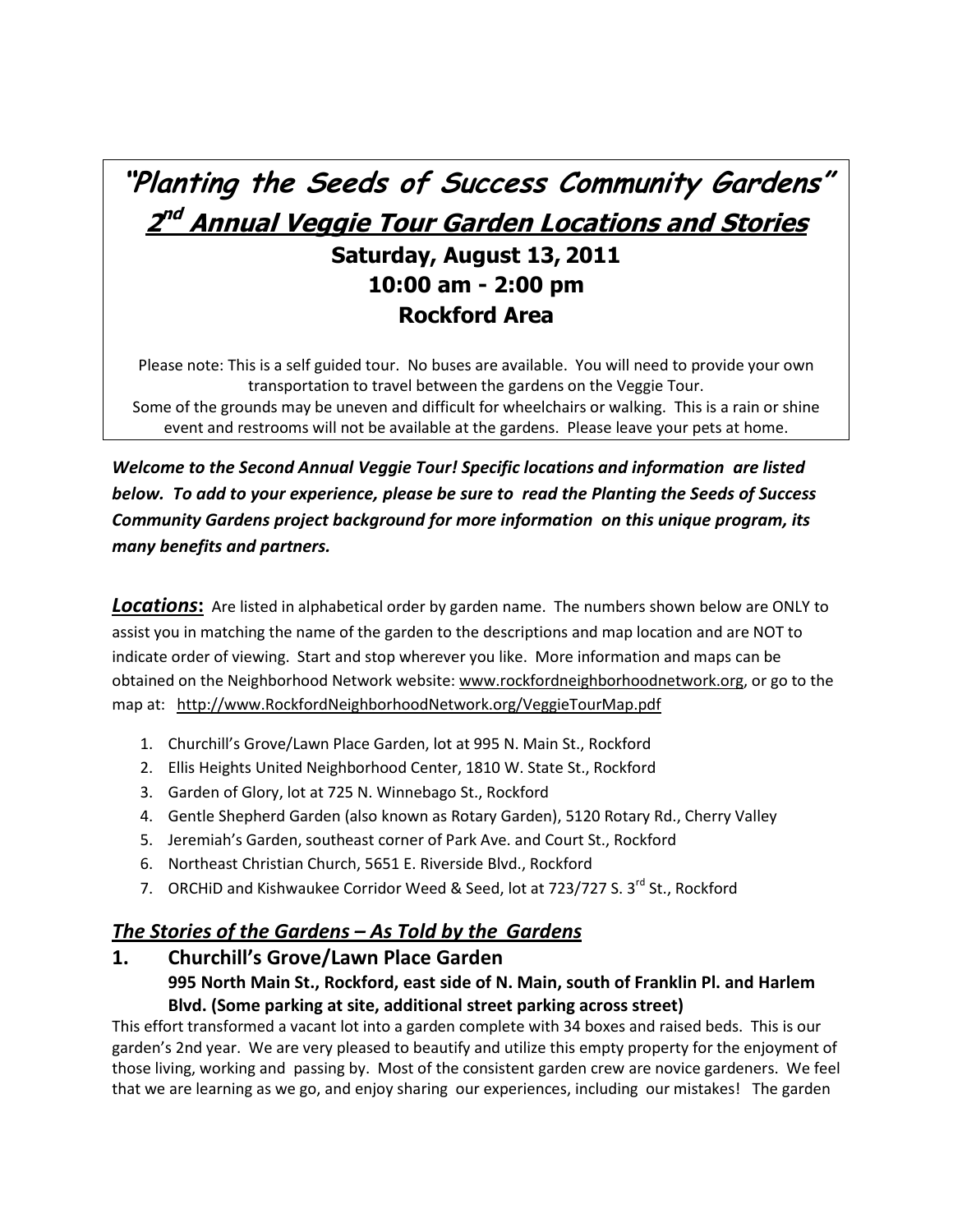has increased our sense of community. We have welcomed neighbors of 995 N. Main to share in the planting, maintenance and the harvest, and we are consistently bringing produce to local food pantries.

The garden is indeed a community effort and we have many people to thank. A local businessman, John Fridh, permitted the use of his empty lot when it became difficult for two groups, Churchill's Grove and Lawn Place (a smaller community within the Grove) to find the right space. Tyler Smith of Tyler's Nursery, resident of the Grove, was a significant help in providing labor to build the boxes and providing many of the plants in 2010, our first year. Water is graciously supplied by our next-door neighbor, the attorney firm of Reese & Reese. Items being grown include: sunflowers, raspberries, strawberries, turnip/collard/mustard greens, lettuce, Swiss Chard, cucumbers, peppers, arugula, string beans, kale, 3 kinds of potatoes, onions, spinach, carrots, beets, eggplant, herbs, leeks, several types of tomatoes, squash, rhubarb, and regular and heat tolerant radishes.

### **2. Ellis Heights**

#### **1810 West State St., Rockford (on street parking)**

The Ellis Heights United Neighborhood Center is the current location and the garden is the gathering place, and activity focus for several area neighborhood groups and residents.

The start was rocky, literally. James DeVoe explains that when the Rockford Park District cleared the sod from the ground in what today is the raised bed garden we found a surprise. Under the sod was the remains of the building that once stood there. The foundation was filled with broken chunks of concrete, bricks, and other items which were pushed into the hole which once was the basement. So a few us spent many hours digging up the cement. The first year of the garden did not quite follow our dream. What was a dream to have The kids from the neighborhood did not come and work and learn about growing food. And, what grew was hardly worth taking home. The best part was being able to have a few homeless individuals be able to come by and pick what they wanted.

The second year nothing was done. Then we talked about raised bed gardens, researched the idea on the internet, and came up with ideas as to what to where to start. Kim Philbrook filed the paper work to apply for a grant from the city and we received our money. Once the boxes were built, filled and planted, things started to work in my mind.

I laid out events surrounding the garden - cook outs, a Fall Festival, Make a Difference Day, Bird Houses, Christmas Trees, things to do with kids and adults. Once the money the city gave us ran out, we started to dig into our pocket for more money. I know I put over \$200.00 dollars into the garden. We asked for money from Sunday schools where we go to church. We have a drop box for donations. Next year possibly a Farmers Market. The ideas just keep coming in. Some businesses in the area have stepped up to help out, also.

The garden, its interest and impact continues to grow. Bird and critter watching is popular as the garden has a squirrel, birds, a ground hog, a hawk, and some cats. Additional beds were built, vegetables are being shared.

The Ellis Heights garden will be relocating at the end of this season due to road construction. Funds and volunteers will be needed. In a previous letter, James said, "what I don't want to lose is the fact we have something that we feel belongs to us. The Ellis Heights community has taken some pride in what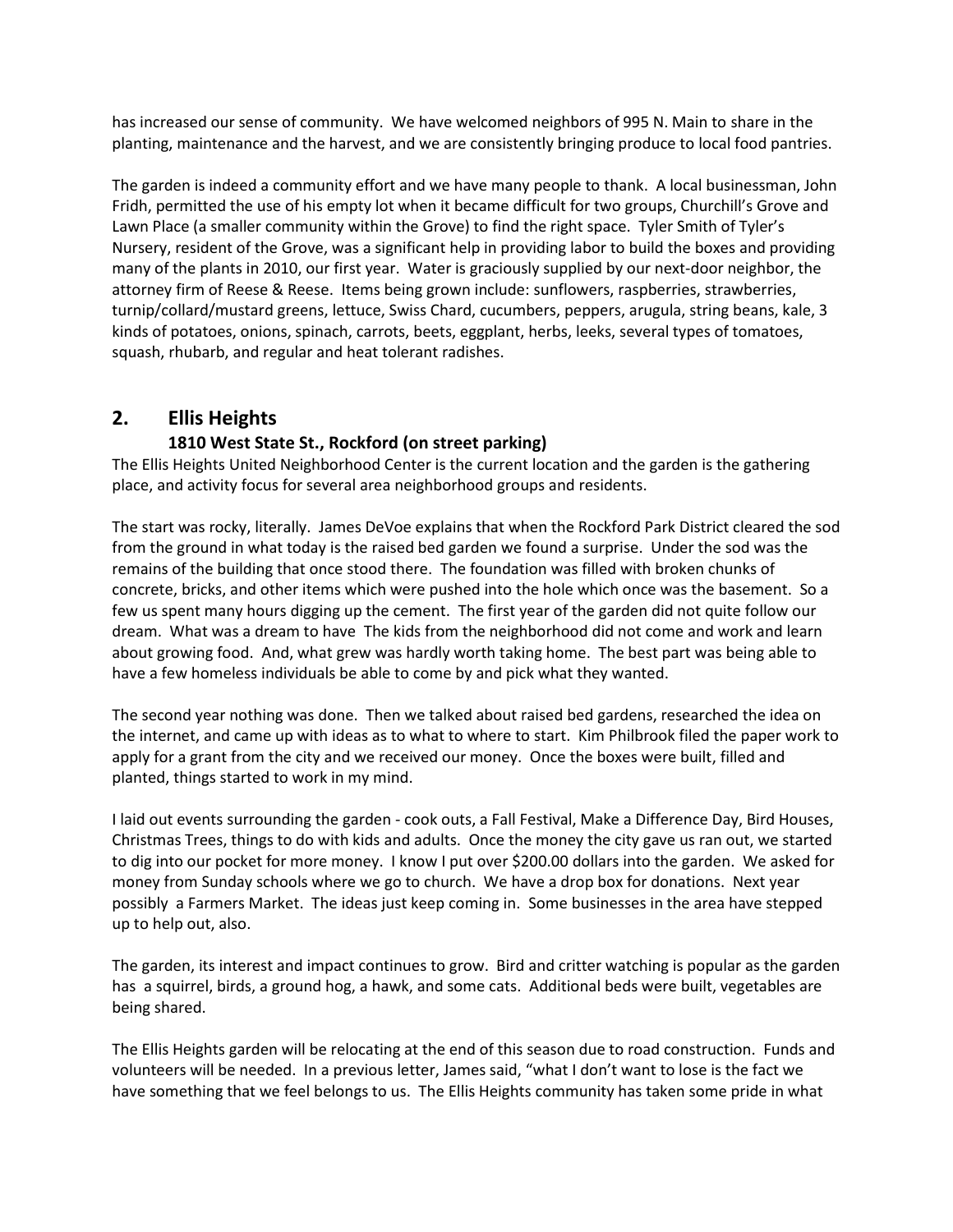we are building. We have built something that gives back to our neighborhood and reaches out beyond. I think it shows what people can do to help themselves and to help others." Please consider joining us as we rebuild these important gardens next year.

# **3. Garden of Glory**

**Lot at 725 N. Winnebago St., Rockford, south of Whitman St. (on street parking)** Community change can start in a garden, come see the neighborhood gathered in work and play. This truly urban garden was established on a shoe-string budget by people with a passion for creating a better neighborhood and a better world. The Garden of Glory has become a gathering place, especially for area youth, complete with work days and cookouts. Recycled paving stones mark a path through the plants, and unique raised beds were created with hay bales and recycled refrigerators. New projects this year include the start of a prairie area and unique décor as the local artists helped the area youth paint the refrigerators with an urban flair.

## **4. Gentle Shepherd Garden (also known as Rotary Garden) 5120 Rotary Rd., Cherry Valley**

The garden welcomes visitors to the Veggie Tour. We look forward to learning from you and sharing our gardening techniques.

Who would guess that having even minimal decorating skills might be useful in a garden? Jude, the owner of the land, strategically decorates the land by laying carpet remnants to diminish weeds; though the carpet has the extra benefit of easy on the feet and body. Garden volunteers begin potting in February, amending the soil with manure and perlite.

The seeds start in darkness, but soon tiny plants pop up and are then transferred to a small greenhouse. As weather warms the volunteers – adults and teens – amend the soil again for optimal growth and begin to plant into the five acre garden. Between six and eight volunteers help to harvest the mature fruits and vegetables. One half of what is picked goes to the Gentle Fellowship food pantry while the other half goes to the volunteers.

## **5. Jeremiah's Garden**

#### **Southeast corner of Park Ave. and Court St., Rockford (street parking)**

Jeremiah's Garden is one of a number of projects of Jeremiah Development, NFP (JD). JD was conceived almost four years ago by four west-side, downtown churches: Court Street United Methodist Church, Emmanuel Episcopal Church, First Presbyterian Church, and Second Congregational United Church of Christ. The name of the garden is inspired by JD's guiding vision found in Jeremiah 19:7 – "Seek the well-being of the city…for in its well-being, you will find your well-being."

Now in our second year, we have doubled the original size of the garden. We garden using raised beds (16) and soil berms. New to the garden this year are sweet potatoes, rhubarb and blueberry bushes as well as additional perennial beds of flowering plants. Planting continues to follow organic and companion planting guidelines. Many of our plants are raised in the spring from seed by our gardeners.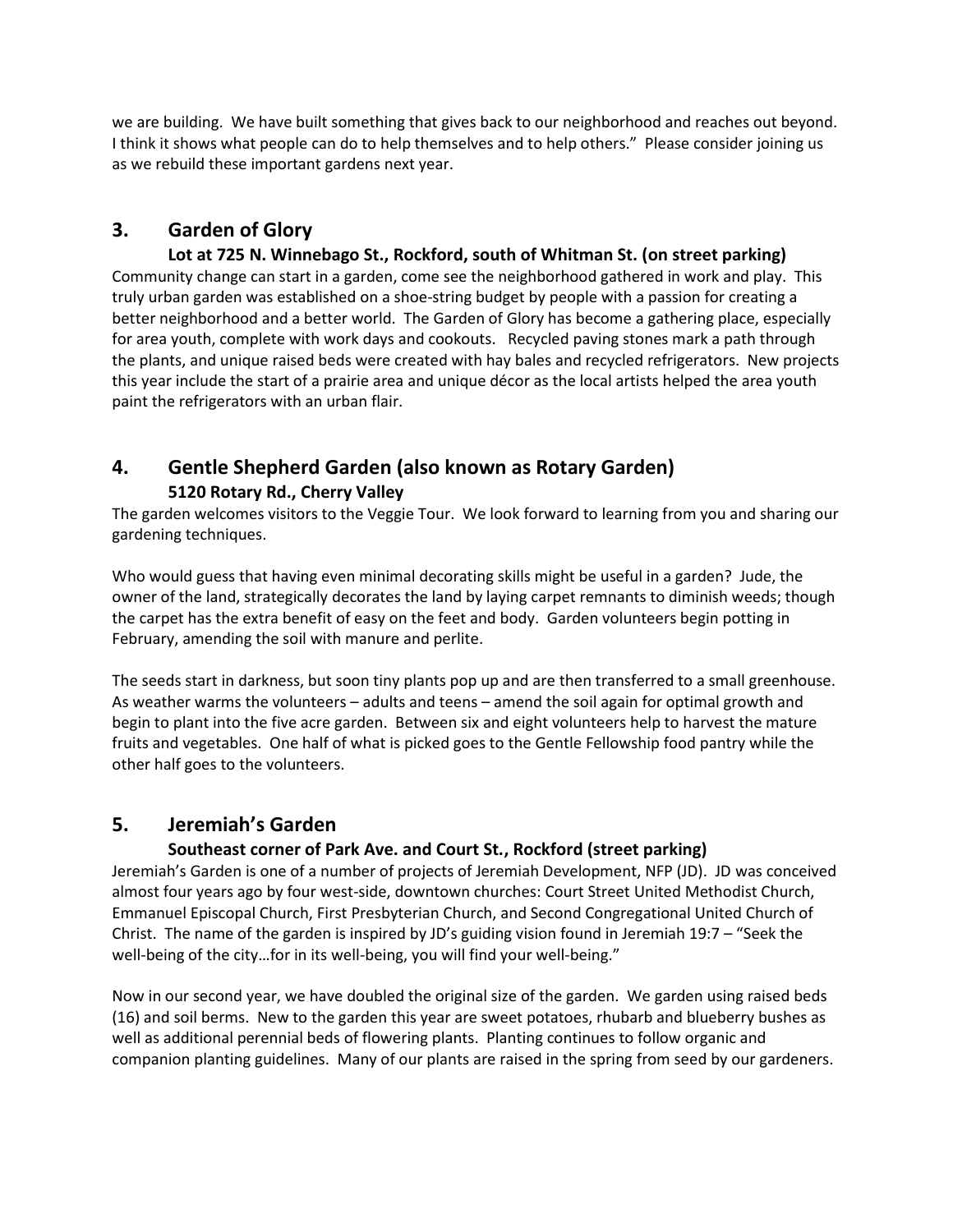Volunteer gardeners come primarily, but not exclusively, from our churches. The area in which our churches and garden are located is a low-income, urban area. Our neighbors know they are welcome to visit the garden at any time and help themselves. Some have told us that if it were not for this garden, they would not have fresh produce to eat. In this regard, Jeremiah's Garden is truly a neighborhood garden!

#### **6. Northeast Christian Church 5651 East Riverside Boulevard, Rockford**

This huge garden, located on the campus of Northwest Christian Church, is called "Common Ground", and you'll find it hard to believe that it was started on April 30 of this year and already has 97 raised garden beds! Common Ground is not one of the gardens funded by Community Services Block Grant funds, but it is such an incredible example of a faith-based, community garden that we wanted to include it on the tour. Several volunteer Master Gardeners assisted in its inception, and are amazed at its progress. The Common Ground Facebook page tells the story very well: "Now more than ever Rockford families need help. Many families are struggling to provide healthy food for their families in the face of long-term unemployment and economic uncertainty. We believe that we can be part of the solution. Not only do we want to raise fresh, healthy produce for our own families, but we want to help meet the same needs for other families. Common Ground desires for this project to be a "community" garden in three aspects: (1) We want to create a community of growers, (2) we want this project to be open to community involvement, and (3) we want half of what we grow to be used to help feed our community. We hope you will join us in this effort!" For more information, go to: [http://www.facebook.com/#!/pages/Common-Ground-Community-Garden/144571095613428.](http://www.facebook.com/#!/pages/Common-Ground-Community-Garden/144571095613428)

#### **7. ORCHiD/Kishwaukee Corridor Weed and Seed Lot at 723/727 S. 3rd St. (on street parking)**

Joe Owen, ORCHiD Garden Coordinator, says: ORCHiD Community Garden was established in 2009 on vacant city property, and that year we had several ground plots and five raised beds. Our sponsors included the City of Rockford Human Services Department for its grant, the Rockford Park District for tilling, and the City of Rockford Forestry Division for wood chips. That first year was great and we learned many lessons. Both the garden and lessons grew in 2010.

This year our garden is even better, with several improvements. We used cold frames to start seeds and harden off plants. We've continued to add ornamental plantings and will be putting in a bench for people who come and visit. We partnered with Kishwaukee Corridor Weed and Seed (KCWS) to add 11 more raised beds, and were able to install much needed water through grant assistance from KCWS, and ORCHiD purchased the meter. We also involved Kishwaukee Elementary School students to pre-start plants in the classrooms, and have the students' families involved in having a garden at our garden. Several residents also have plots or raised beds.

We are growing tomatoes, carrots, peppers (all kinds), corn, cucumbers, squash, peas, beans, lettuce, broccoli, onions (all kinds), radishes, turnips, beets, okra, cabbage, melons (all kinds), celery and potatoes. We also have an herb garden. We continue to donate vegetables to area hungry.

As ORCHid Garden Coordinator, my personal goal was be inclusive and representative. I hoped that someone from every culture that makes up our neighborhood would garden at our Community Garden, in harmony with each other. This year I am proud to say we have achieved this goal.